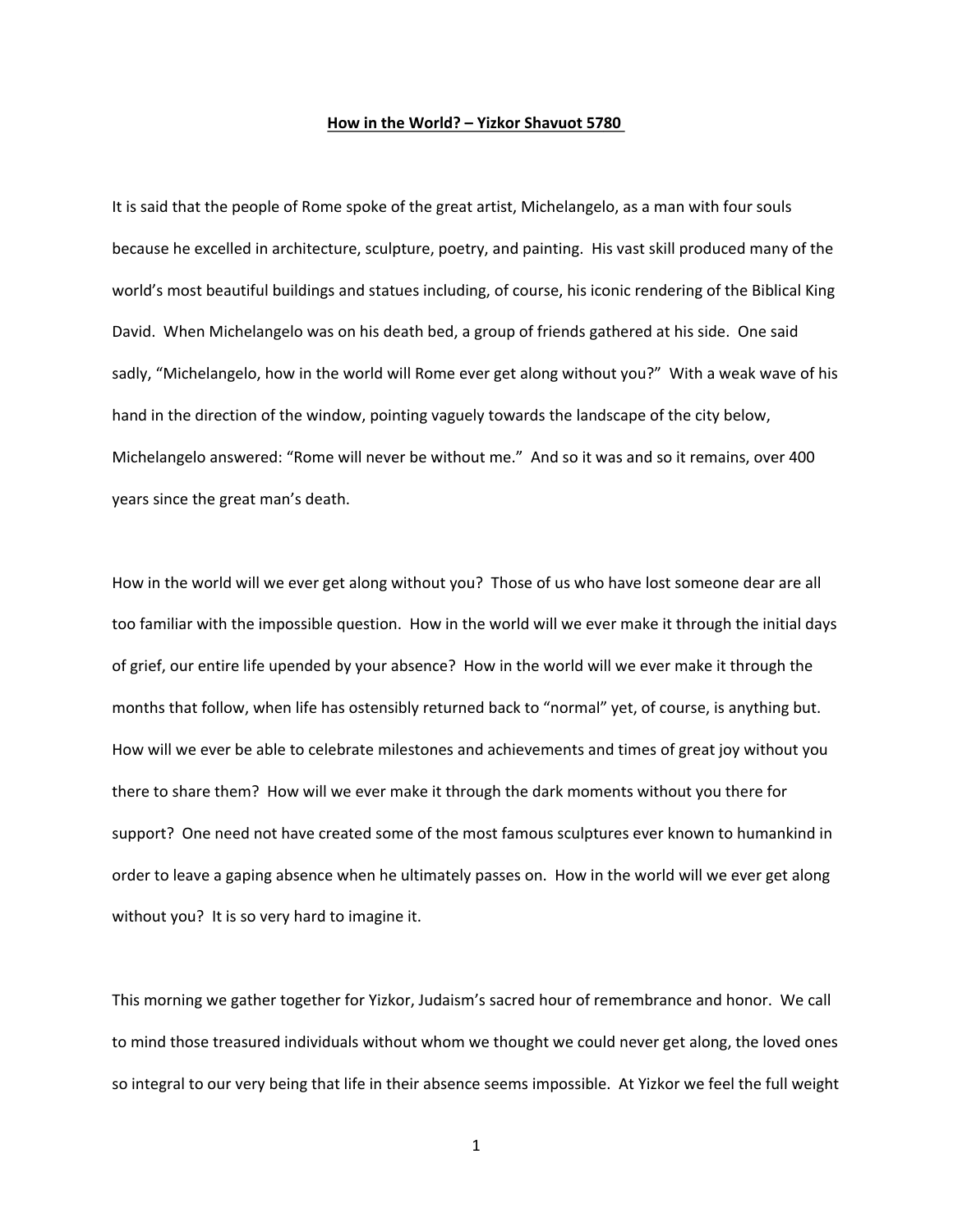of our losses, the quiet missing that accompanies each day invited to claim its full power. And at Yizkor we also marvel, just a bit, at the resilience of the human spirit - the fact that we have, indeed, continued to move forward in the wake of terrible grief. We have found a way to carry on even without our dear ones here beside us.

Some of us this morning are marking losses that are quite new, the pain still fresh and raw, lives not yet fully adjusted to the dramatic change in our circumstances. And others of us mourn for those who have been gone a long while, patterns and routines shifted to accommodate the absence no matter still how deeply felt. Over the years there have been graduations and weddings, new jobs and new babies where, despite the missing seat at the table, we surprised ourselves by feeling genuine happiness. There have been difficult decisions that we somehow were able to make on our own, Jewish holidays that we managed to get through even without our favorite seder-leader present, so many new things we learned to do for ourselves. You'd be proud that I figured out how make a meal that involves more than boiling water; you'd be amazed that I actually went down to our place in Florida all on my own this winter; you wouldn't believe it but I've actually become quite good at working the grill and doing taxes. Your birthday was hard but my kids got so much joy out of eating chocolate cake in their Bubbe's honor. We really missed you at Thanksgiving but I've taken over carving duties and didn't do half bad. Family vacation felt so different this year but we made a picnic at your favorite spot and toasted you with lemonade. I wasn't sure I'd want to put up the sukkah but the kids insisted and it really looks great. How in the world will we ever get along without you? It hasn't been easy but we're slowly making our way.

Gathering together this morning for Yizkor, in the midst of a pandemic that has already claimed over 350,000 human lives, more than 100,000 in the United States, including members of this congregation

 $\overline{2}$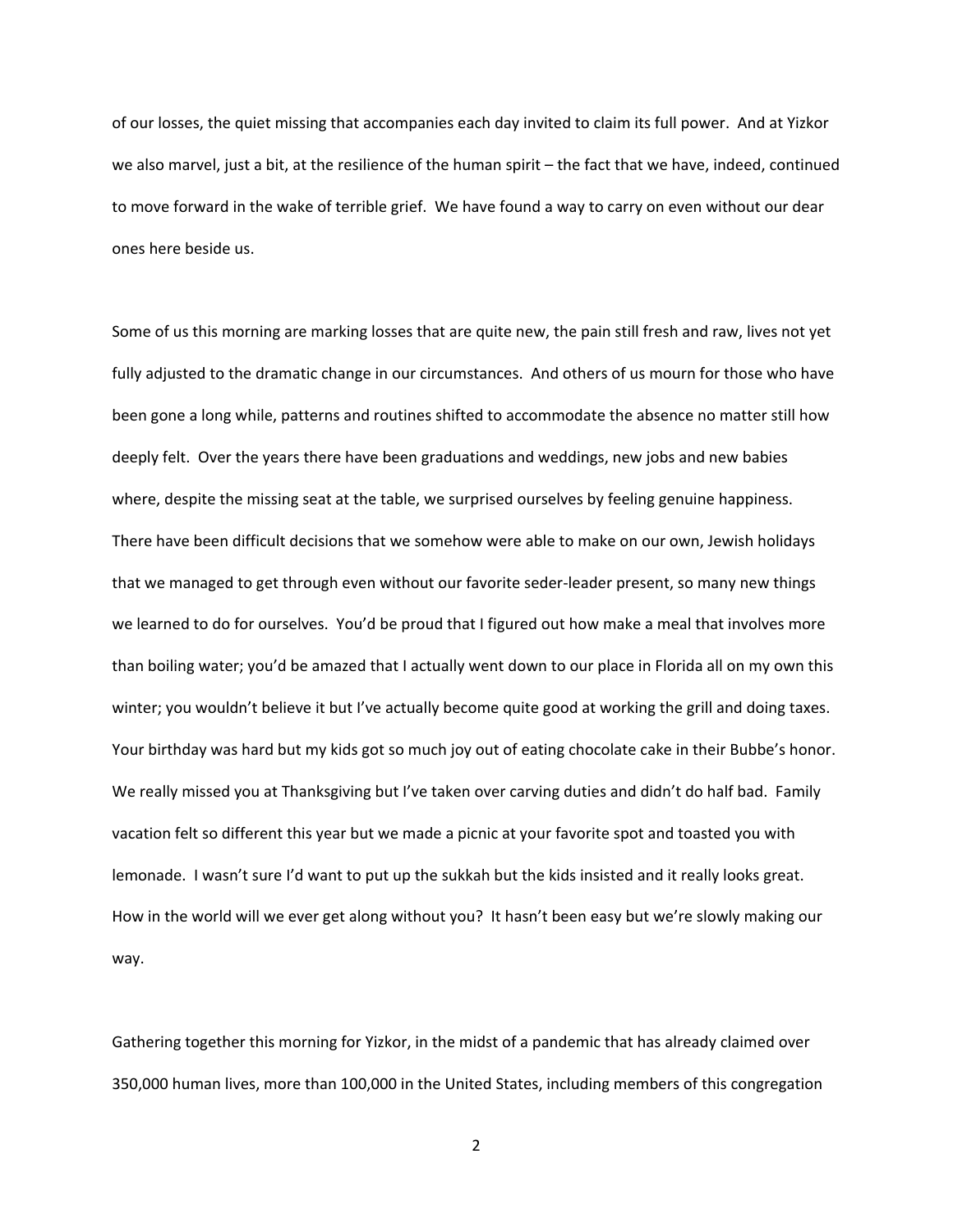and their loved ones, our questions only deepen and multiply. How in the world will we ever get along, knowing that we weren't able to give you the burial you properly deserved, filled with all the faces of people whose lives you touched? How in the world will we come to peace with the fact that you died alone, in isolation, rather than surrounded by those who love you so much? How in the world will we find comfort, robbed during this time of mourning of familiar rituals and community that would bring solace, instead sitting shiva alone and reciting Kaddish over Zoom. How in the world can we understand the weight of all this loss – imagining the 350,000 faces, names, and personalities behind the mere number.

Perhaps one of the gifts that veteran mourners can give to newer ones is that the very fact of their existence affirms that life goes on, even amidst tremendous sadness and loss. The keriah ribbon that we tear at a funeral represents the enormous, permanent upheaval brought on by death – a rip, even resown, can never again be made complete. We move out of our makom kavua (our fixed seats) in the synagogue and scoop earth with an overturned shovel to indicate that our lives have been totally upended. We feel like we'll never again be happy or whole or at peace.

And then, with time, we find a way forward. Shiva turns to sheloshim and eventually, to yahrtzeit; we surprise ourselves by smiling or laughing or maybe even forgetting, just for a moment, we are so very sad. The rocks that we place on gravestones at a cemetery remind us that despite how hard and intractable grief seems, as strong and unrelenting as stone, it is capable of turning into heat and light just as rock, when scratched hard enough, eventually emits a spark. Even on our darkest days, we take hope that better ones are to come. The presence of others who have walked this path and lived to tell the tale helps us remember the inner strength and resilience lying at the heart of the human spirit.

 $\overline{3}$